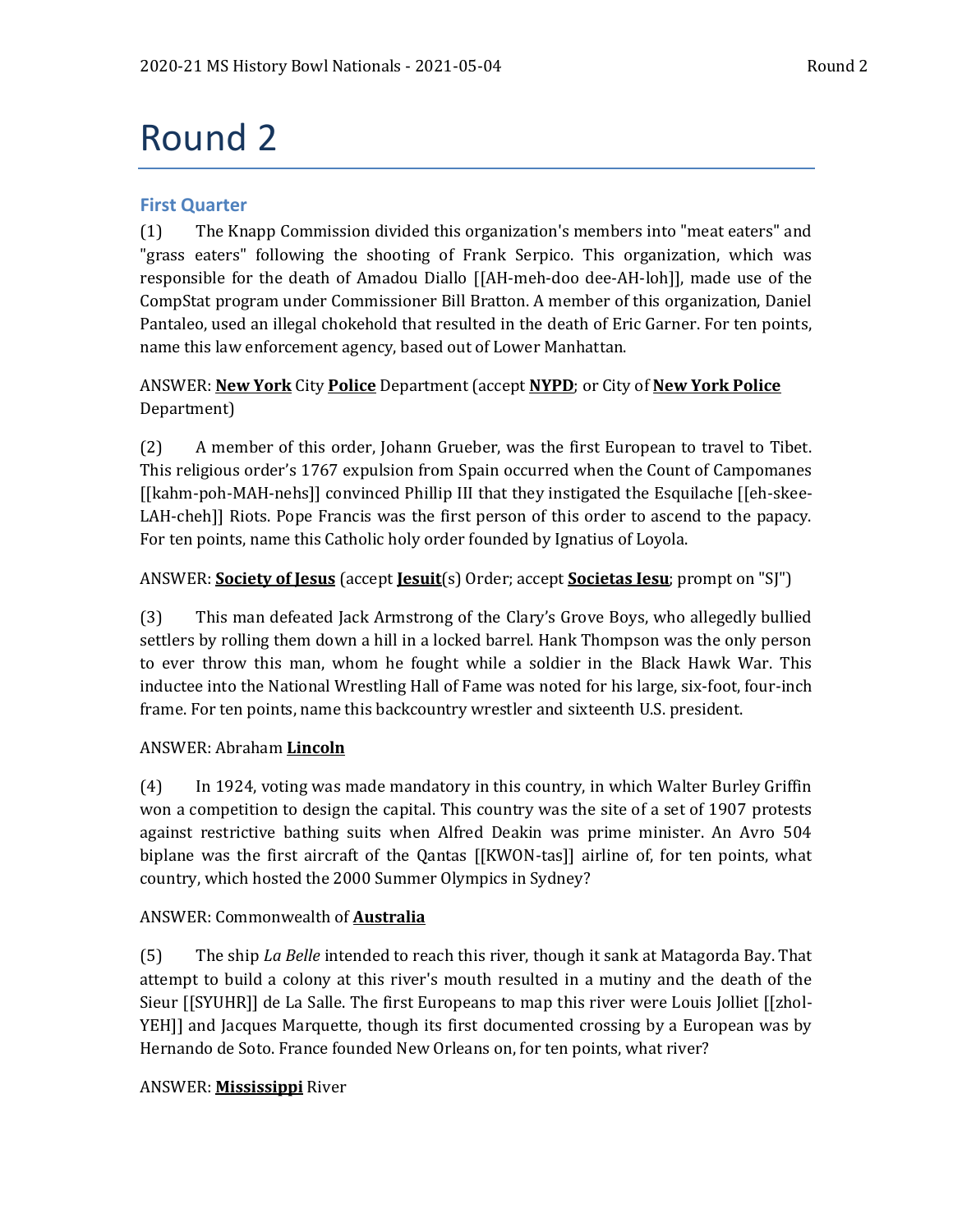(6) During this battle, the Romanian and Hungarian flanks supporting the 6th Army Division were targeted by Georgy Zhukov [[ZHOO-kuff]] during Operation Uranus. Leading to the surrender of Friedrich Paulus, this battle reversed the loser's gains made during Operation Barbarossa. For ten points, name this bloodiest battle of World War Two, in which the Soviets pushed back the German advance.

## ANSWER: Battle of **Stalingrad**

(7) In one internet appearance, this man's rival says that he is a "stuttering communist." In a sketch from *Key and Peele*, Luther serves as this man's "Anger Translator." In an Epic Rap Battle of History, this man claims that a rival's victory would result in a "first, second, and a third lady." For ten points, name this president, who appeared frequently in popular media during his 2012 campaign against Mitt Romney.

## ANSWER: Barack **Obama**

(8) Tamon Yamaguchi [[tah-MOHN yah-mah-GOO-chee]] was killed during this battle when his ship was scuttled following attacks by aircraft from the *Enterprise*. One side in this battle lost the carrier *Yorktown* but, under Chester Nimitz, managed to sink four Japanese carriers. For ten points, name this 1942 naval battle near a namesake atoll, a decisive American victory in the Pacific.

## ANSWER: Battle of **Midway**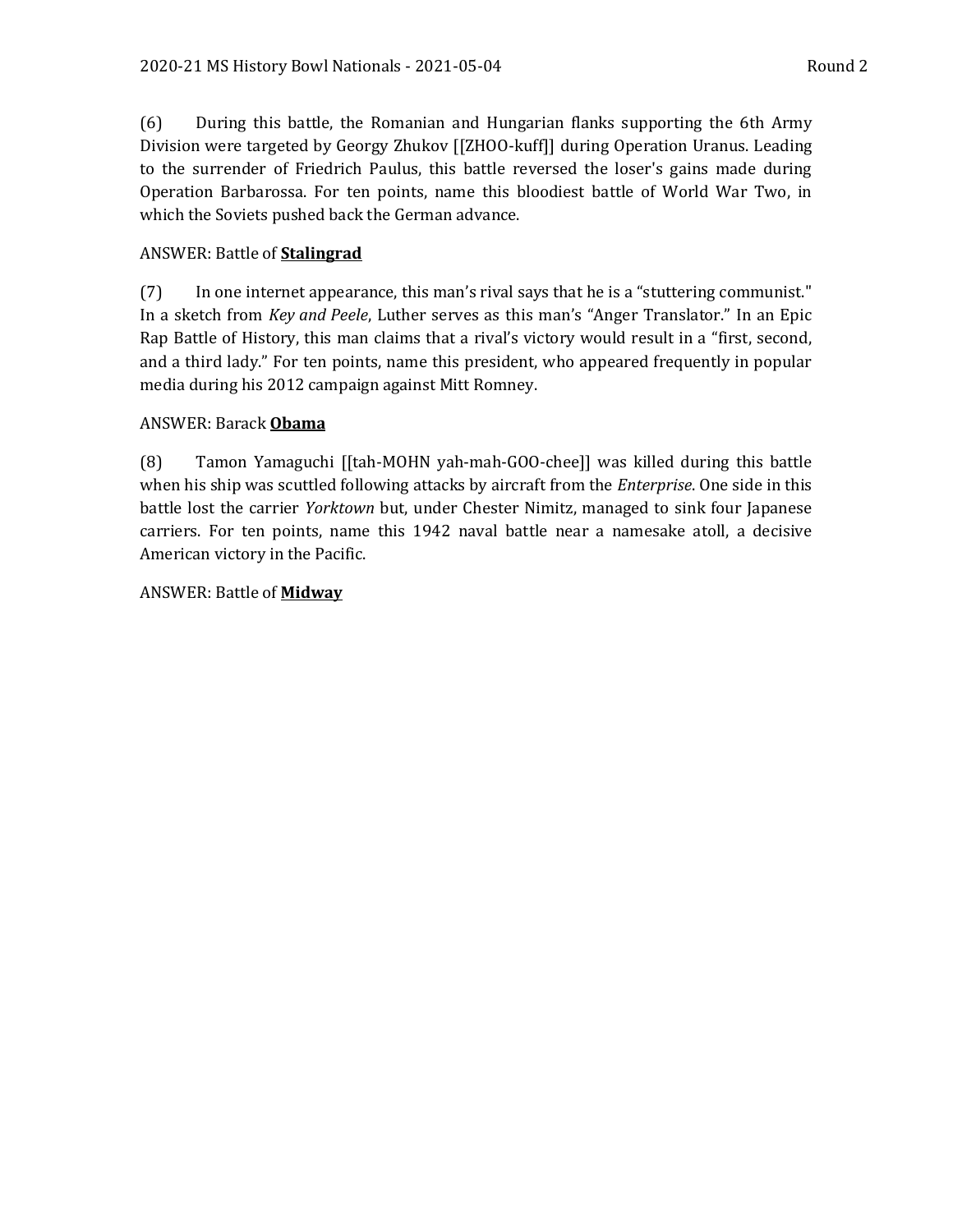# **Second Quarter**

(1) Regulation of this material was eliminated in JFK's Executive Order 11110. William Hope Harvey created a pamphlet called "Coin's Financial School" to support the "Free [this material] Movement." The Carson City Mint primarily minted coins made from this material rather than from gold. For ten points, name this metal, the coinage of which was supported by miners and farmers.

# ANSWER: **Silver** (accept **Ag**; accept **Silver** Party; accept Free **Silver**)

BONUS: Nevada experienced an 1859 silver rush around this major deposit near Reno, which was named for a Canadian miner who sold his interest in the site and never profited from it.

# ANSWER: **Comstock** Lode (accept Henry **Comstock**)

(2) A defensive stronghold in this country was given the designation "Hero Fortress" for its valiant defense of Brest. Following the dissolution of the Soviet Union, this country's capital became the administrative capital of the Commonwealth of Independent States. For ten points, name this country in which Alexander Lukashenko was elected president in 1994.

# ANSWER: Republic of **Belarus** (prompt on "White Russia" or "White Ruthenia")

BONUS: Belarus was historically known as White Russia, distinguishing it from "Great Russia," which equates with modern-day Russia, as well as "Little Russia" which corresponds to this country south of Belarus.

# ANSWER: **Ukraine** (or **Ukraina**)

(3) Robert Heft originally received a grade of "B minus" for his design of one of these items, many of which were depicted in the paintings of Jasper Johns. An upholsterer legendarily convinced George Washington to adopt a five-pointed design on one of these objects. That supposed designer of the first of these objects was Betsy Ross. For ten points, name these thirteen-striped, red, white, and blue objects.

# ANSWER: **Flag**s of the **United States** (accept **US**A or **America** in place of "United States")

BONUS: The U.S. flag with 50 stars was ordered by this president after the inclusion of Hawai'i into the Union.

# ANSWER: Dwight D. **Eisenhower**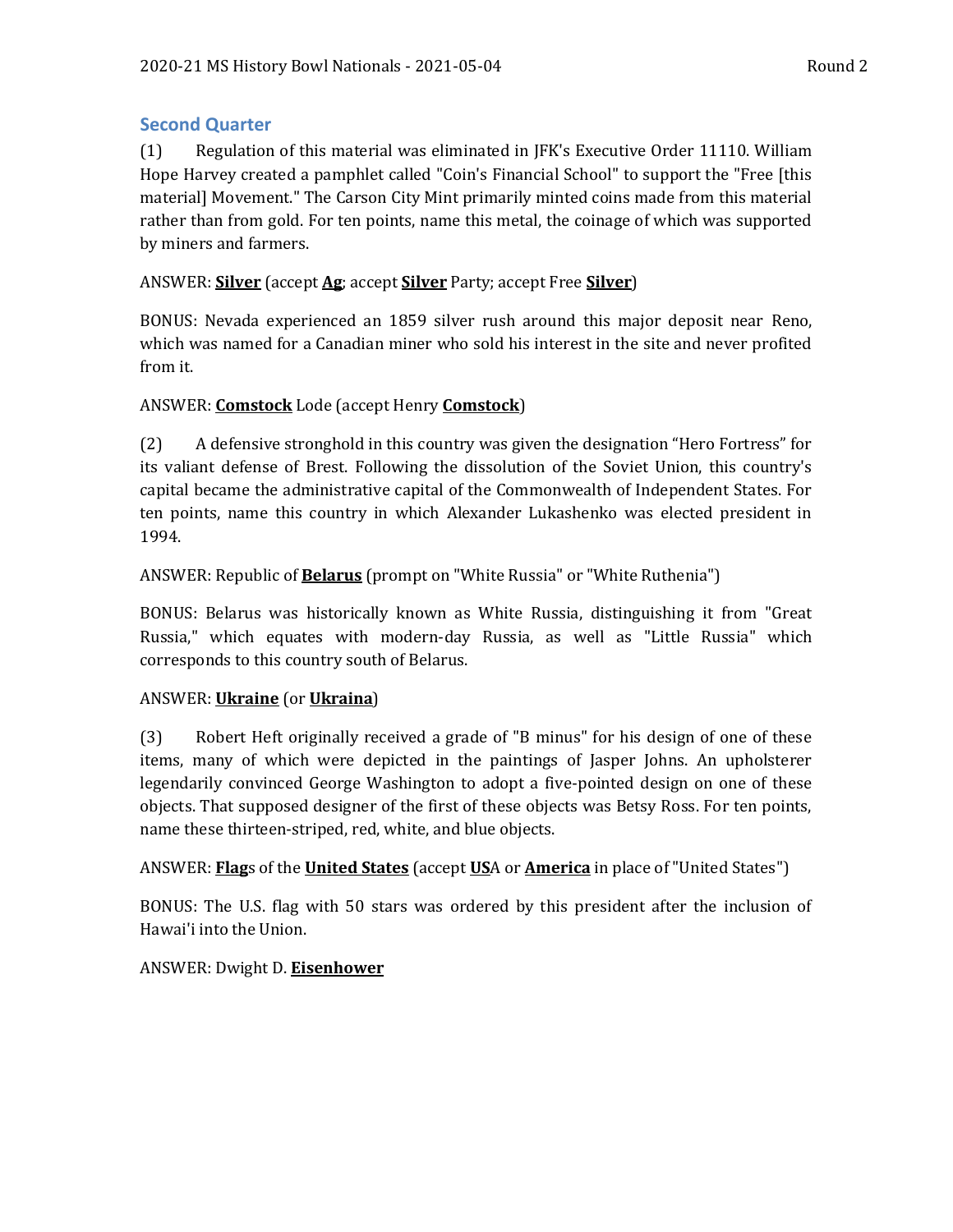(4) Ravi Batra wrote a 2004 book about this man, who was a member of the Objectivist group called "The Collective." Following Black Monday, this man claimed that his organization was "ready to serve as a source of liquidity." The Federal funds rate was set at one percent during the tenure of this supporter of privatized Social Security. For ten points, name this longtime chairman of the Federal Reserve, serving from 1987 to 2006.

## ANSWER: Alan **Greenspan**

BONUS: Alan Greenspan considers himself a lifelong Republican of this philosophical persuasion. This political philosophy's official American party nominated Ron Paul for president in 1988 and Gary Johnson in 2012 and 2016.

## ANSWER: **Libertarian**ism (accept **Libertarian** Party)

(5) This country originated from the kingdom of Lan Xang [[LAHN-SAHN]], and the Kingdom of Champasak [[KAHM-PAH-SAHK]] was part of this country before it became a French protectorate. This country became independent under Sisavang Vong, and it was ruled by the Communist Party in a regime called the *Pathet* [this country]. For ten points, name this landlocked country in Southeast Asia which formed part of French Indochina with Cambodia and Vietnam.

## ANSWER: **Lao**s (or the **Lao** People's Democratic Republic)

BONUS: The *Pathet Lao* took part in the Indochina War to knock France out of Southeast Asia. Following this decisive 1954 battle, a conference was held in Switzerland to partition the French colonies.

## ANSWER: Battle of **Dien Bien Phu**

(6) Marcus Garvey founded the UNIA in this city where one figure gave a speech claiming to "have plowed and reaped and husked" and that she could "eat as much as any man." That speech was given at this city's Women's Rights Convention by Sojourner Truth. The "Ain't I a Woman" speech was given in, for ten points, what northern Ohio city, the center of a 1936 rubber strike?

## ANSWER: **Akron**

BONUS: This tire company has been headquartered in Akron, the "Rubber Capital of the World," since 1898 and is named for the man who invented vulcanized rubber in 1844.

## ANSWER: **Goodyear** Tire and Rubber Company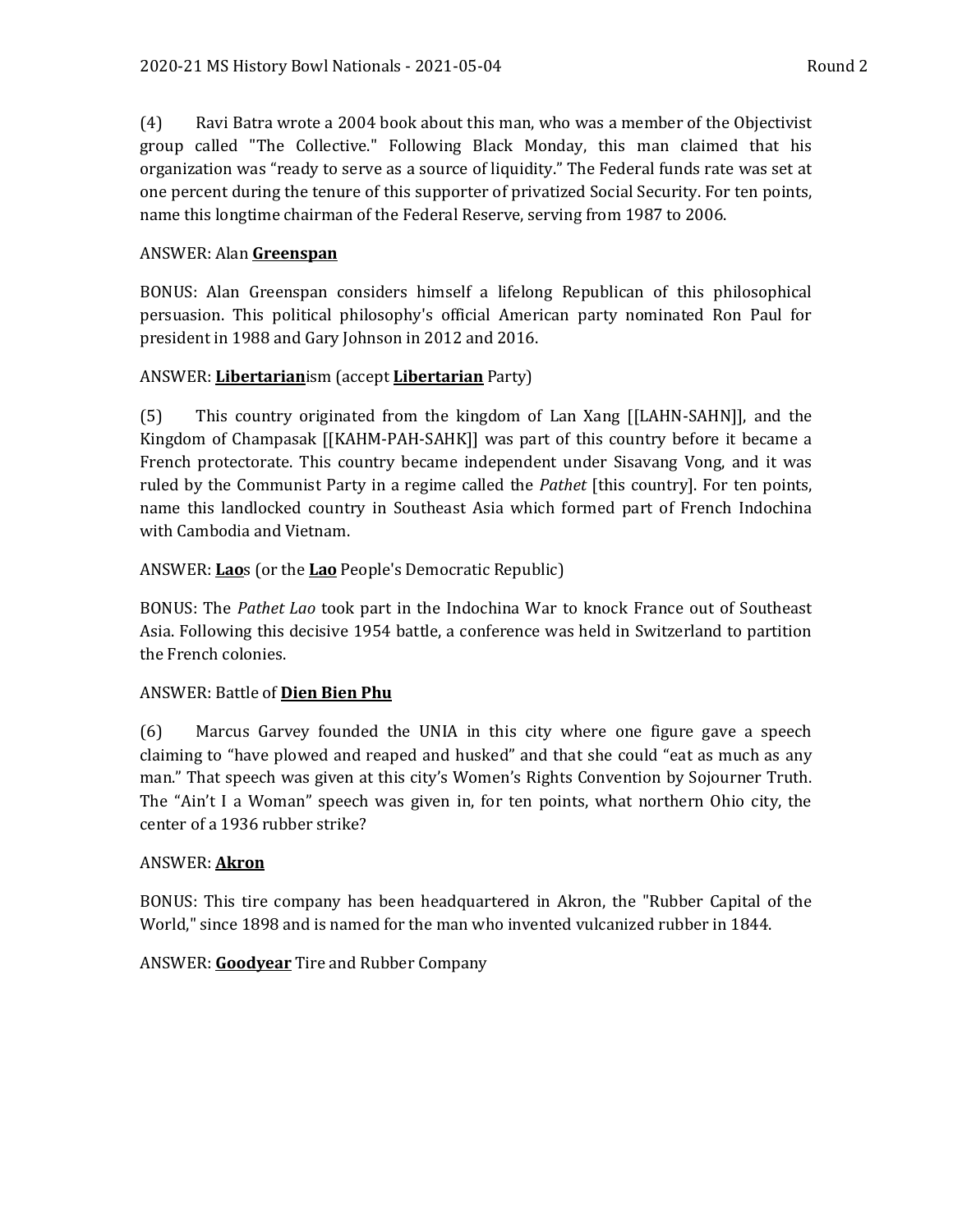(7) In one work, this man criticizes an opponent's religious unorthodoxy by claiming "What everybody believes, he alone by his vain reason laughs at." That work by this man, was dedicated to Pope Leo X. Thomas Wolsey was shown an unpublished draft of this man's *Defense of the Seven Sacraments*, which may have been ghostwritten by the author of *Utopia*, Thomas More. For ten points, name this "Defender of the Faith," a Tudor king with six wives.

# ANSWER: **Henry VIII** of England

BONUS: Leo X, the Pope who conferred the title "Defender of the Faith" upon Henry VIII, was born into this wealthy family of Florentine bankers.

# ANSWER: House of **Medici** (accept de **Medici**)

(8) This man somehow obtained his opponent's briefings with the help of James Baker in an event dubbed "Debategate." This man's Attorney General, Edwin Meese, resigned over the Wedtech bribery scandal, and his Secretary of Defense, Caspar Weinberger, was pardoned for an attempt to siphon money from an Iran arms deal to Nicaraguan Contras. For ten points, name this Republican president who governed for most of the 1980s.

# ANSWER: Ronald **Reagan**

BONUS: This staff member of the National Security Council during the Iran-Contra affair took the fall for the scandal, though all charges were dismissed in 1991. He has since become a regular on Fox News and served as head of the NRA.

# ANSWER: Colonel Oliver **North**

# **Third Quarter**

The categories are:

- 1. Detroit
- 2. Communism in Germany
- 3. Mossad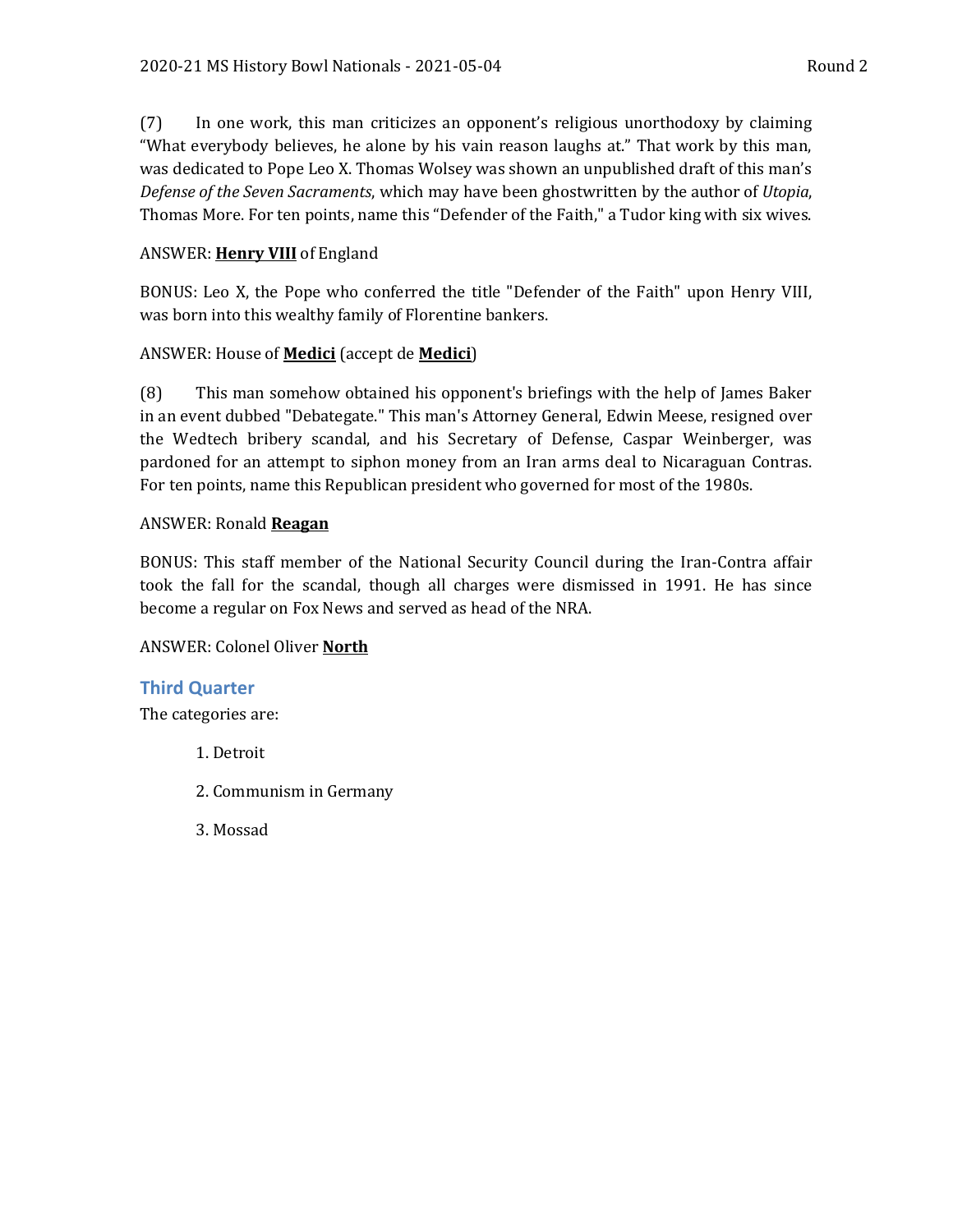## *Detroit*

Regarding the city of Detroit, name the...

(1) Industry with several companies, including General Motors, headquartered in the Detroit metropolitan area.

ANSWER: **Auto**mobiles (accept **Car**s)

(2) Activist commemorated in Detroit by bus seats reserved with black ribbons.

ANSWER: Rosa **Parks**

(3) Record label which produced the likes of Diana Ross and Smokey Robinson.

## ANSWER: **Motown** Records

(4) Structures named Ambassador, Gordie Howe, and MacArthur.

# ANSWER: **Bridge**s

(5) War in which the Siege of Detroit occurred.

ANSWER: War of **1812** (accept the **Second** War of **Independence**)

(6) 1763 rebellion named for an Odawa war chief.

ANSWER: **Pontiac**'s War (accept **Pontiac**'s Rebellion; accept **Pontiac**'s Conspiracy)

(7)

ANSWER:

(8)

ANSWER: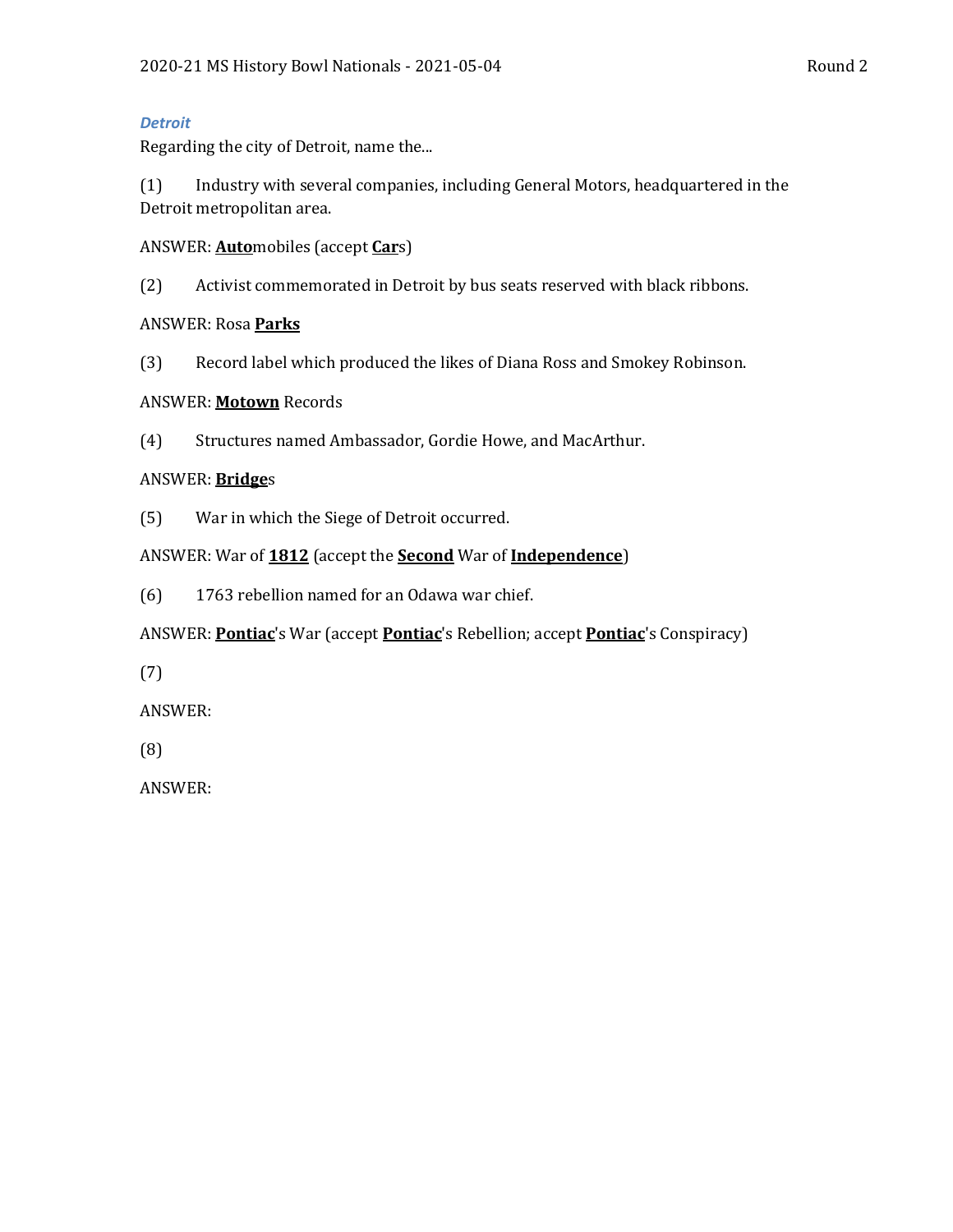## *Communism in Germany*

Name the...

(1) Nazi leader who had all of the leading German Communists arrested in the early 1930s.

## ANSWER: Adolf **Hitler**

(2) Region of southern Germany in which Kurt Eisner established a Bolshevik state centered on Munich.

## ANSWER: Free State of **Bavaria** (or Freistaat **Bayern**)

(3) East German General Secretary who was arrested for being a Communist community organizer in the 1930s.

## ANSWER: Erich **Honecker**

(4) Female Marxist co-founder of the German Communist Party.

## ANSWER: Rosa **Luxemburg**

(5) Revolt which ended with the execution of the KPD's leaders, including Karl Liebknecht.

ANSWER: **Spartacist** Uprising (accept **January** Uprising; accept **Spartakus**aufstand; accept **Januar**aufstand; accept synonyms for "Uprising")

(6) Unit of demobilized veterans, named for Prussian dragoons, which put down Communist revolts.

## ANSWER: *Freikorps*

(7)

ANSWER:

(8)

ANSWER: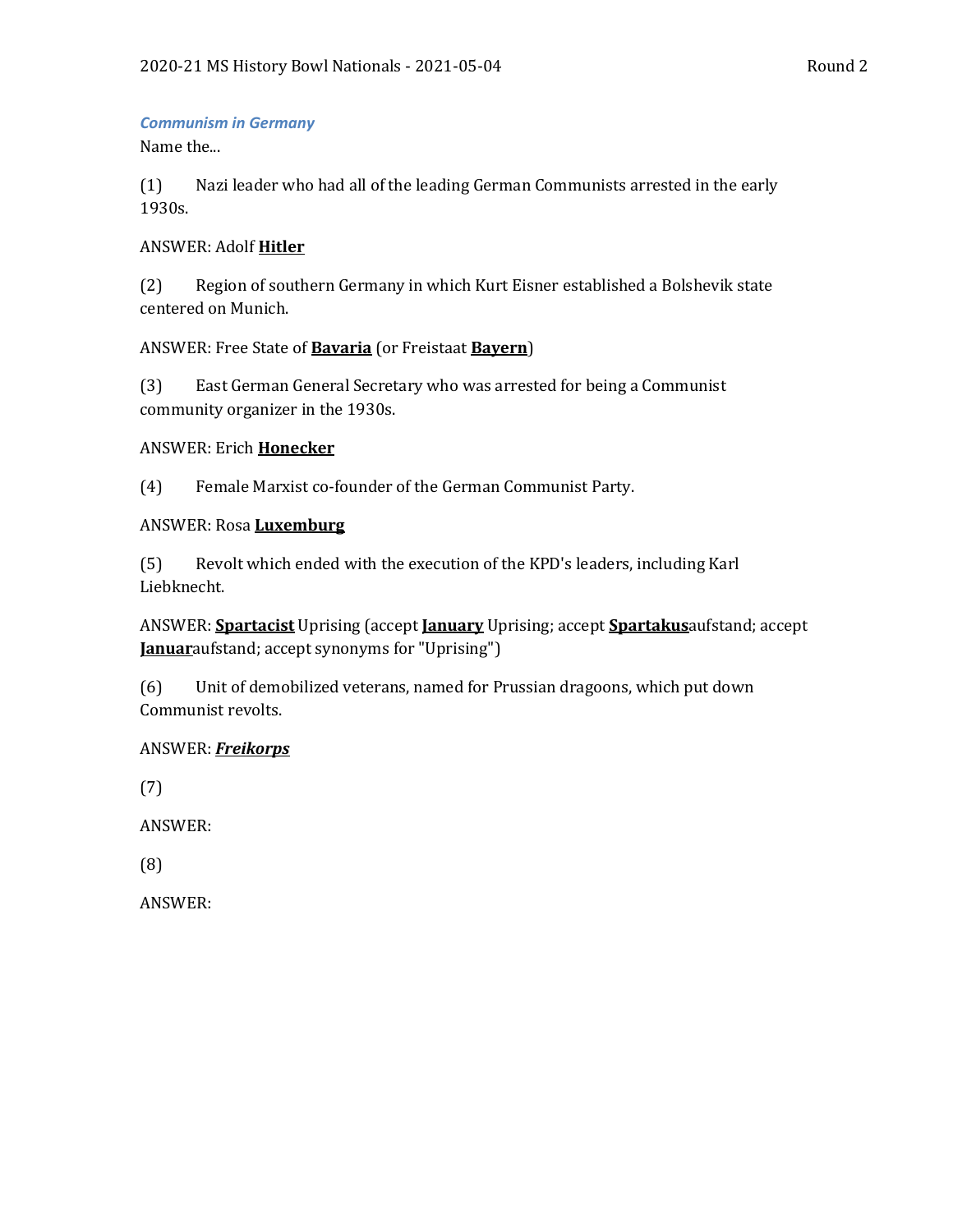## *Mossad*

Name the...

(1) Country that funds and controls Mossad.

## ANSWER: State of **Israel** (or Medinat Y**isra'el**)

(2) City containing Mossad's headquarters.

## ANSWER: **Tel Aviv**-Yafo

(3) Palestinian president Mossad tried to poison in 1976.

## ANSWER: Yasser **Arafat** (Abu **Ammar**)

(4) Nazi SS officer Mossad and Holocaust organizer, kidnapped from Argentina and executed in 1962.

## ANSWER: Adolf **Eichmann**

(5) Prime minister who recommended Mossad's founding in 1949.

## ANSWER: David **Ben-Gurion**

(6) Norwegian "affair" in which Mossad killed Ahmed Bouchikhi.

# ANSWER: **Lillehammer** affair

(7)

ANSWER:

(8)

ANSWER: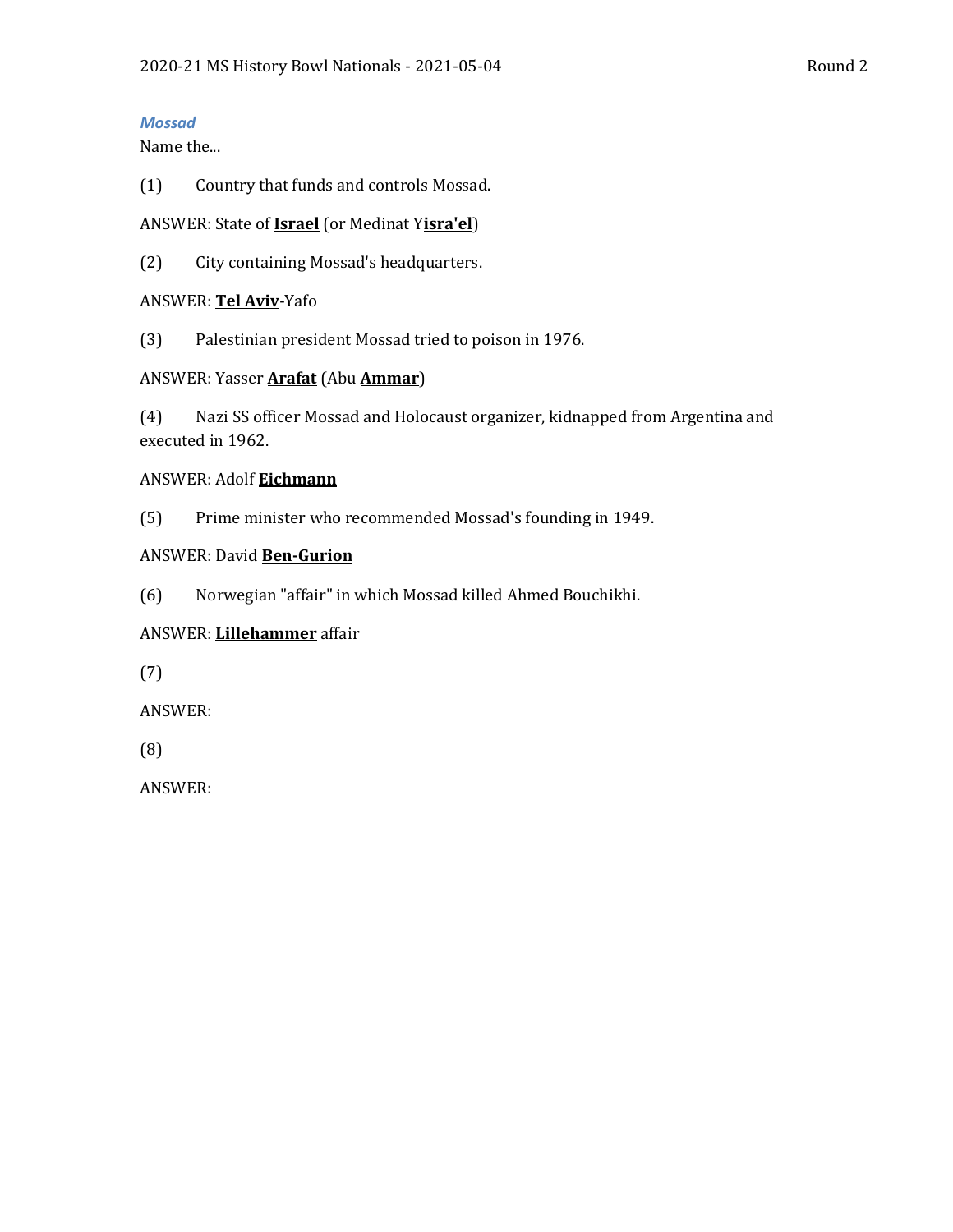# **Fourth Quarter**

(1) **Some of this country's merchants were swept off their route to Ningbo by a storm, landing in one of the Osumi Islands. An admiral from this country survived the shipwreck of the** *Flower of the Sea***, (+) but lost treasure obtained from the conquest of Malacca. Matchlock guns were introduced to Japan by this country, whose general Afonso de Albuquerque (\*)** served as the first Duke of Goa. For ten points, name this country, home to Vasco da Gama?

ANSWER: Kingdom of **Portugal** (accept Reino de **Portugal**; accept República **Portuguesa**; accept **Portuguese** Republic)

(2) **The Scott Act expanded upon this law, leaving over twenty thousand people stranded. This law extended the Page Act of 1875 and followed the Angell (+) Treaty. In 1892, Thomas Geary added to this law by removing the right to be a witness and adding a residency permit requirement. A reaction to the (\*)** "Yellow Peril," for ten points, what was this 1882 law which restricted immigration to the U.S. from a certain Asian country?

## ANSWER: **Chinese Exclusion** Act of 1882

(3) **A posthumously released work by this musician, who died in 2020, provided the soundtrack to the COVID-19 memorial video at the Democratic National Convention. One of this man's songs, about a (\*) Vietnam veteran who dies of a drug overdose, was ranked in** *Rolling Stone* **as one of the saddest songs of all time. (\*)** For ten points, name this singer-songwriter who penned oft-covered hits such as "Paradise" and "Angel from Montgomery."

## ANSWER: John **Prine**

(4) **This man became the first sitting holder of his position to knowingly and openly break the law due to visiting an island belonging to Aga Khan IV. Though not Ralph Northam, this man admitted that he sang "Day-O" while wearing (+) blackface. The SNC-Lavalin affair during this man's administration was investigated by the Mounties and (\*)** covered by *The Globe and Mail*. For ten points, name this leader of the Liberal Party, elected prime minister of Canada in 2015.

# ANSWER: **J**ustin **Trudeau**

(5) **In 1990, Jim Bolger ordered a capital injection into this country's eponymous bank to avoid insolvency, the beginning of this country's "Ruthanasia." Robert Muldoon's Think Big policies attempted to make this country energy self-sufficient. (+) "Rogernomics" led to financial deregulation in this country, exacerbating the effects of Black Tuesday. (\*)** For ten points, name this country whose economy relies heavily on international trade with China, Canada, and Australia.

# ANSWER: **New Zealand** (accept **Aotearoa**)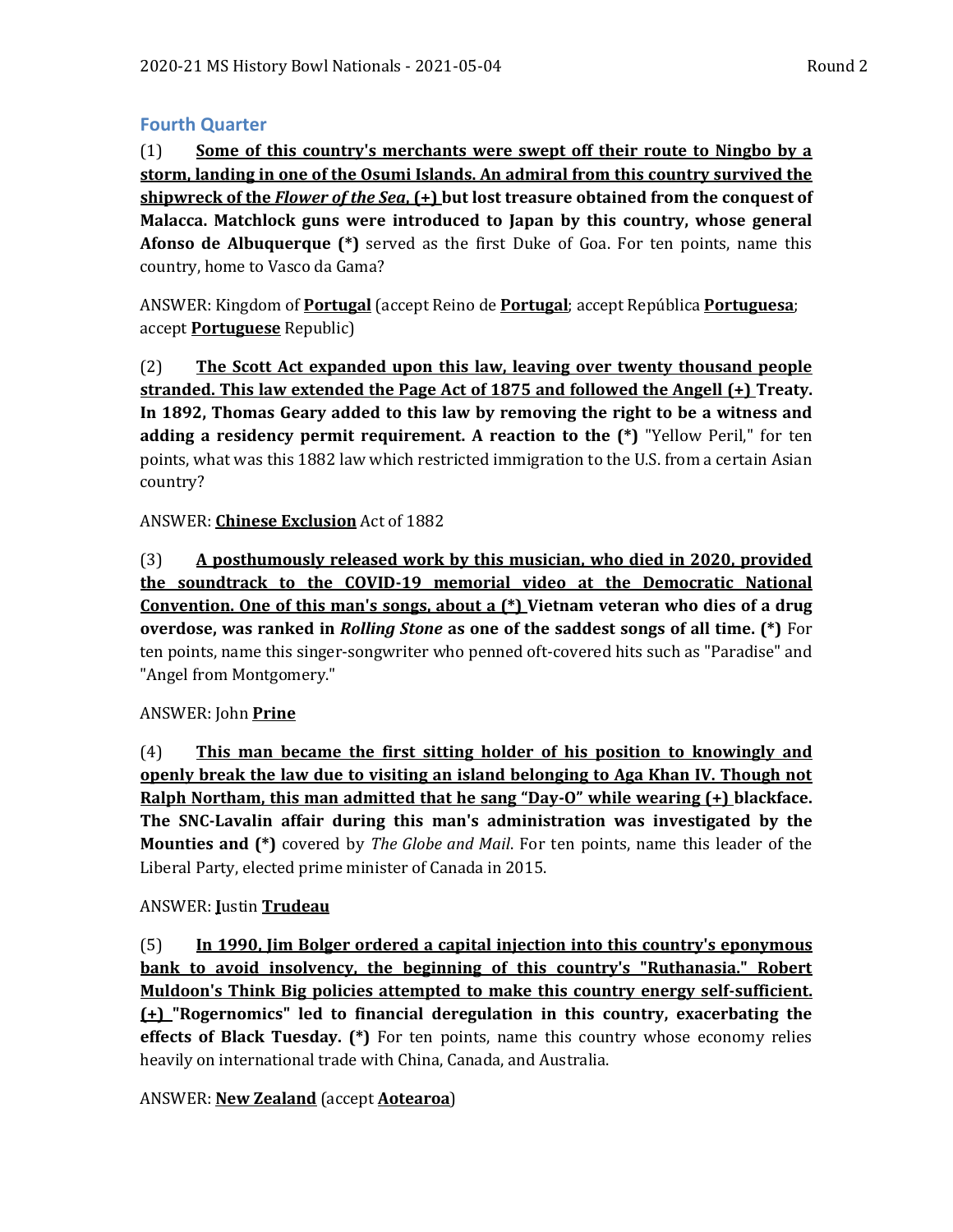(6) **One advocate for this cause was influenced by Robert King and Michael Henry Pascal. The Zong Massacre helped advance this cause, as did Granville Sharp's work in creating the St. George's Bay Company. Lord (\*) Mansfield advanced this cause with legal precedent in the** *Somerset* **case. Advocates for this cause included Olaudah Equiano, as well as Thomas Clarkson and William (\*)** Wilberforce. For ten points, name this cause which opposed owning other people.

ANSWER: British **Abolition**ism (accept **Abolition**ist(s); prompt on answers indicating the "end of the slave trade")

(7) **This modern country is home to rock-cut religious buildings at Lalibela. A book listing kings from a kingdom once found in this modern country, known as the**  *Kebra Nagast***, (+) is written in the Ge'ez [[GAI-ehz]] language. The Kingdom of Aksum was an early adopter of (\*)** Christianity and was located in what is now this country. For ten points, name this Amharic-speaking, East African country.

ANSWER: Federal Democratic Republic of **Ethiopia**

(8) **This man criticized "lazy nuns and friars" in his pamphlet** *Truth Exalted***. After being imprisoned in the Tower of London, this man clarified that he did not deny the Trinity in (\*)** *The Sandy Foundation Shaken***. After working out a deal with Charles II, this man became the largest, non-royal, private (\*)** landholder in the world. For ten points, name this early member of the Quaker faith who established a namesake colony in North America.

ANSWER: William **Penn**